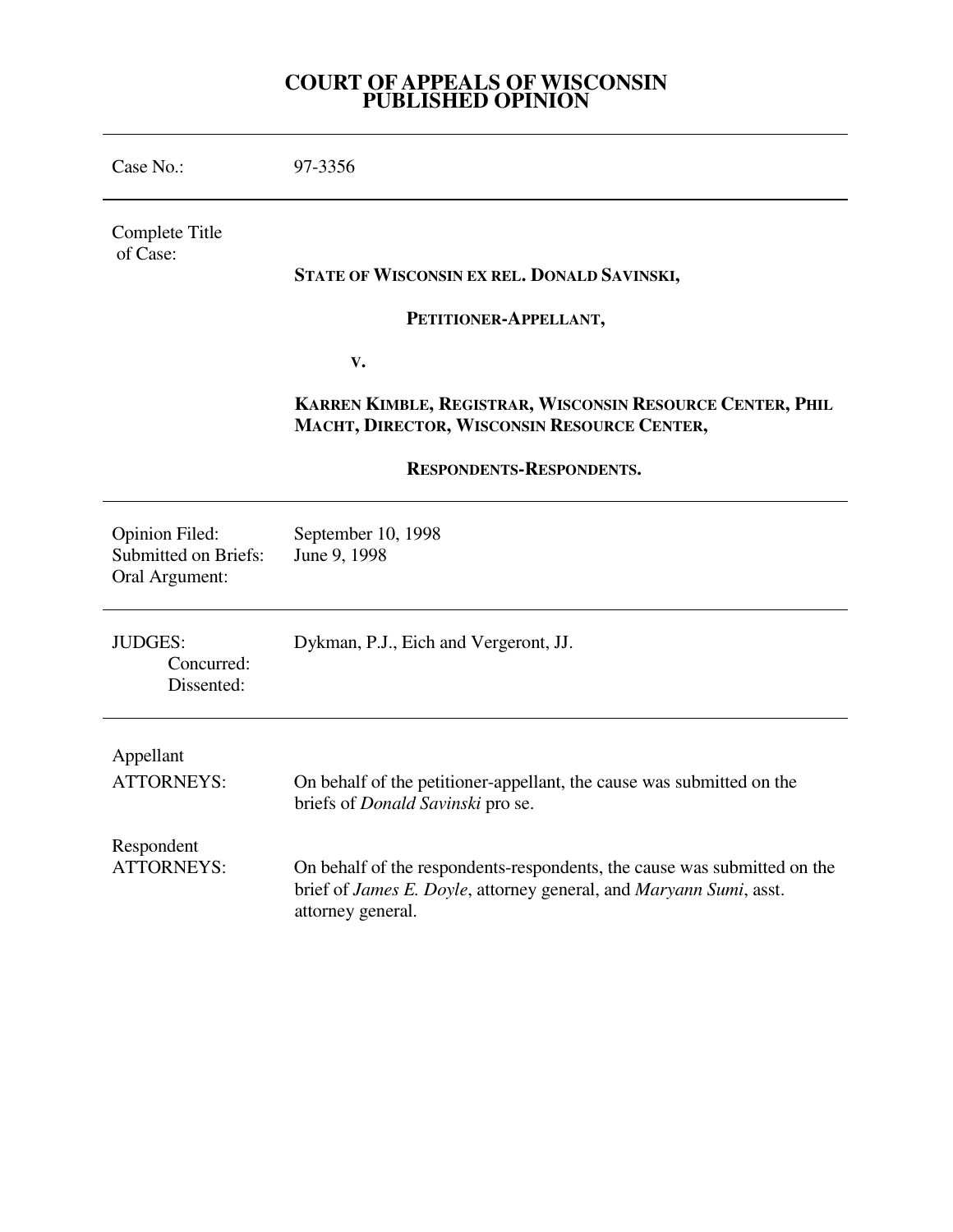# **COURT OF APPEALS DECISION DATED AND FILED NOTICE**

September 10, 1998

**Marilyn L. Graves Clerk, Court of Appeals of Wisconsin** 

 **This opinion is subject to further editing. If published, the official version will appear in the bound volume of the Official Reports.**

 **A party may file with the Supreme Court a petition to review an adverse decision by the Court of Appeals.** *See* **§ 808.10 and RULE 809.62, STATS.** 

**No. 97-3356** 

## **STATE OF WISCONSIN IN COURT OF APPEALS**

## **STATE OF WISCONSIN EX REL. DONALD SAVINSKI,**

### **PETITIONER-APPELLANT,**

**V.** 

**KARREN KIMBLE, REGISTRAR, WISCONSIN RESOURCE CENTER, PHIL MACHT, DIRECTOR, WISCONSIN RESOURCE CENTER,** 

 **RESPONDENTS-RESPONDENTS.** 

 APPEAL from an order of the circuit court for Dane County: PATRICK J. FIEDLER, Judge. *Affirmed.*

Before Dykman, P.J., Eich and Vergeront, JJ.

 VERGERONT, J. Donald Savinski appeals an order quashing a writ of mandamus issued under § 19.37(1), STATS. Savinski argues that the denial of his request for his patient treatment records under Wisconsin's open records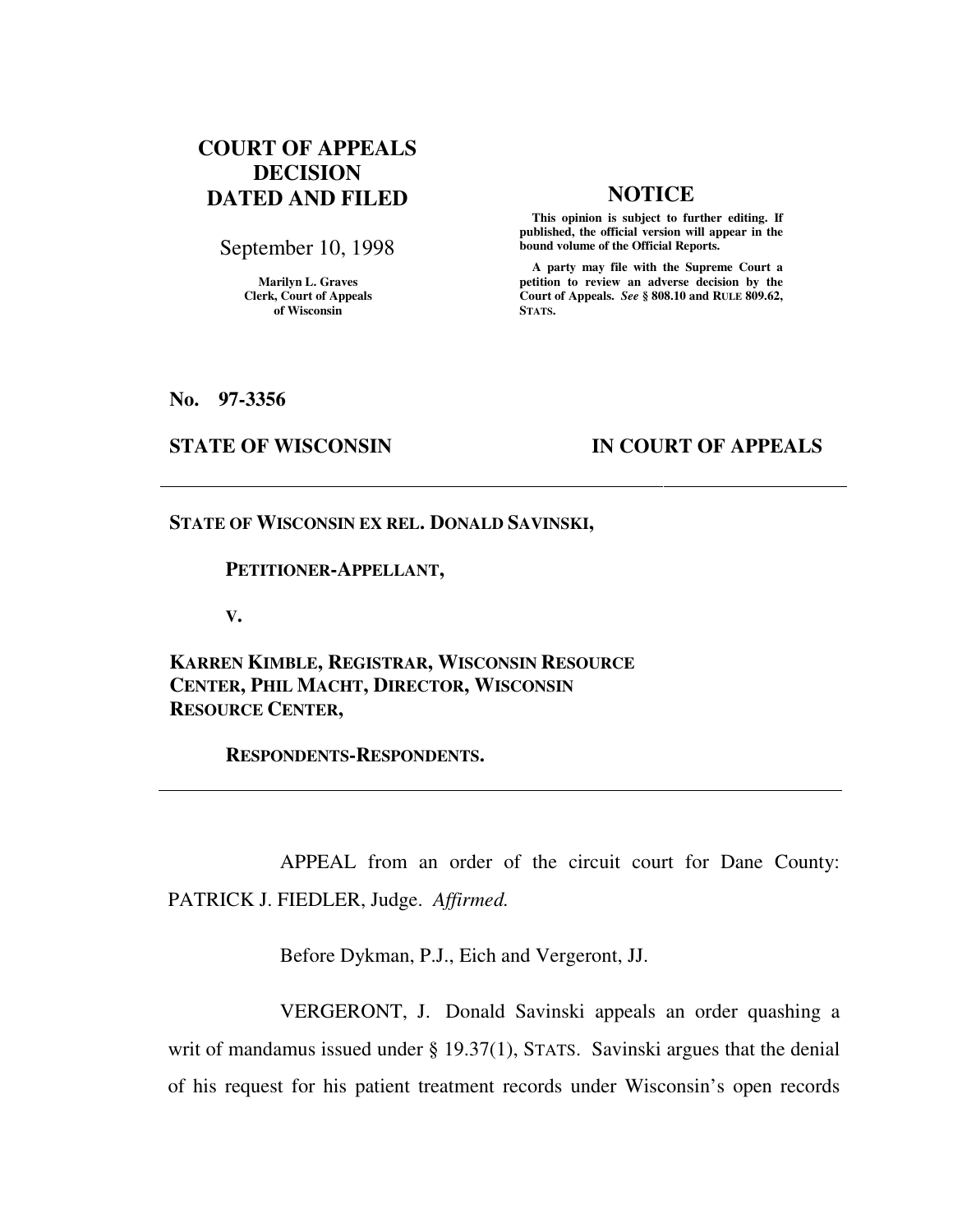law, §§ 19.31 to 19.39, STATS., was inadequate and, therefore, the writ should not have been quashed by the trial court. He also argues that the trial court erred by failing to conduct an in camera inspection of the records. We conclude the written denial of his request was sufficient under  $\S$  19.35(4)(a) and (b), STATS.; access to the records was properly denied under  $\S$  51.30(4)(d)1, STATS., of the Mental Health Act and WIS. ADM. CODE § HSS 92.05; and an in camera inspection was not necessary. Therefore, we affirm.

### BACKGROUND

 Savinski was committed to the custody of the Department of Health and Family Services as a sexually violent person under Chapter 980, STATS. He resides and receives mental health treatment at the Wisconsin Resource Center (WRC).

 On February 20, 1997, Savinski sent a letter to Karren Kimble, registrar of WRC, making an open records request for:

> [N]on-confidential, un-privileged and available information (with patients names redacted where necessary) of the following:

> 1. Any documents or complaints from or concerning any patient at WRC complaining about me trying to dissuade them from taking treatment;

> 2. Any documents or complaints from or concerning any patient concerning me putting a "compliance hold" on them.

> 3. Any documents that I tried to undermine the treatment of any particular sex offender.

> 4. Any incident reports showing that I must take sex offender treatment against my will, such as policy statements, statutes, court orders or other legal documents.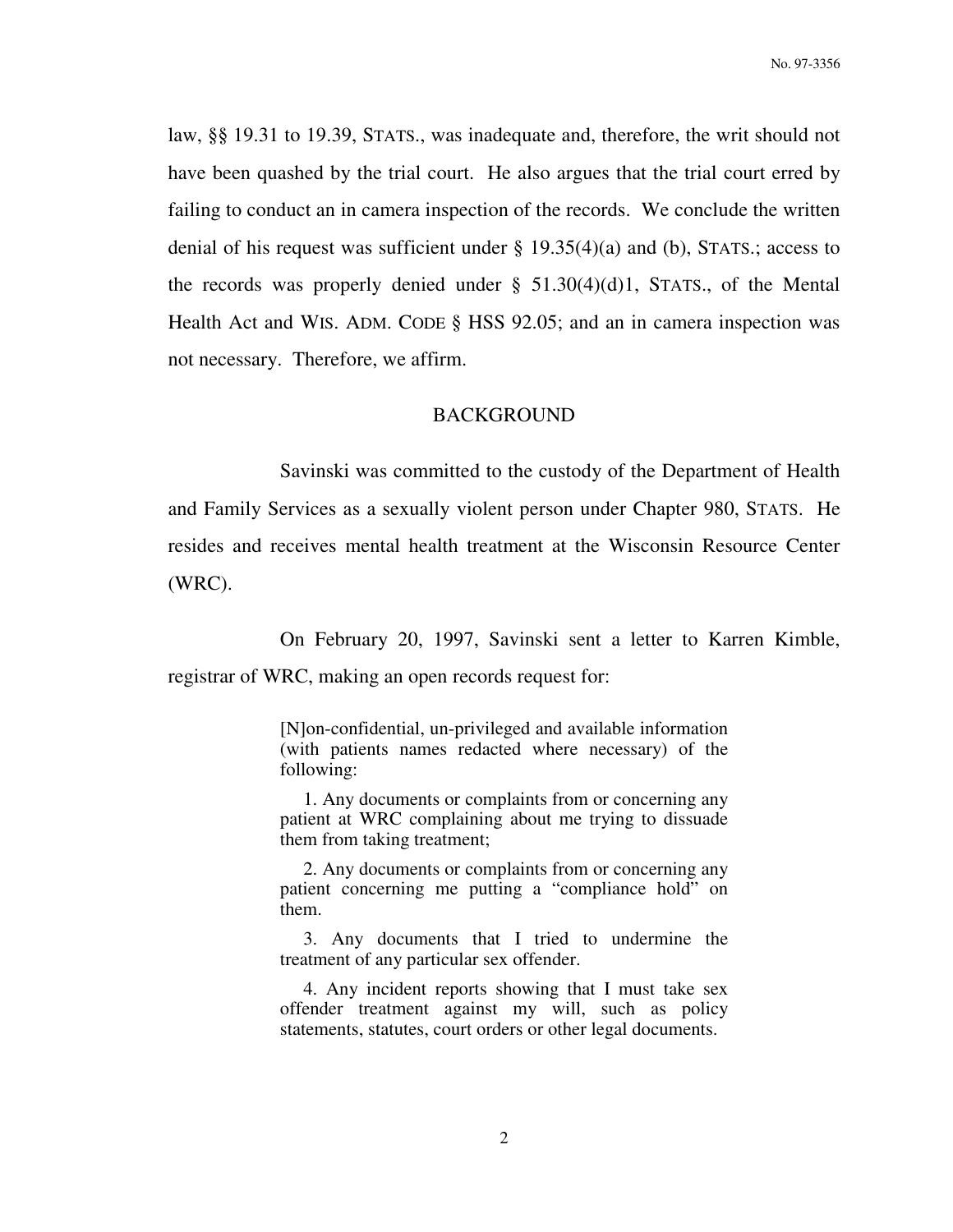On February 25, 1997, Kimble denied the request in writing. Her response stated: "Request denied — Your entire request id [sic] denied. Reason for denial — Section 51.30(4)(d)(1) and HSS 92.05(1)."

 On March 10, 1997, Savinski filed a petition with the trial court for a writ of mandamus to compel Kimble and Phillip Macht, director of WRC, to provide the requested records. *See* § 19.37(1), STATS. The trial court issued a writ. Kimble and Macht responded on May 27, 1997, asking the court to dismiss the writ. They asserted that Kimble properly denied Savinski's records request under  $\S$  51.30(4)(d)1, STATS., which governs an individual's access to mental health records during treatment.

 Macht's affidavit accompanied the response to the writ. In his affidavit, Macht averred as follows. The WRC has a procedure for patients to request access to treatment records, which Savinski did not follow. Savinski should have submitted a request to his treatment team through his social worker, and then Macht, with the treatment team, would have decided whether to grant or restrict access. The WRC's procedure, in accordance with § 51.30(4)(d)1, STATS., and WIS. ADM. CODE § HSS 92.05(1), allows Macht, as the director of the facility, to restrict access to patient treatment records, except for records of medications and somatic treatments. The records request procedure was posted on every unit's bulletin board at the WRC. $2$ 

 $\overline{a}$ 

<sup>&</sup>lt;sup>1</sup> The cited statute and regulation both deal with a patient requesting his or her own treatment records. Savinski does not argue that he is entitled to records of other patients. Therefore, we assume his request is limited to his own records.

<sup>&</sup>lt;sup>2</sup> Savinski disputes that the posted policy stated from whom a patient should request records, and he asserts that he believed a request to Kimble, the registrar, was logical. Resolution of this dispute is not necessary to our decision.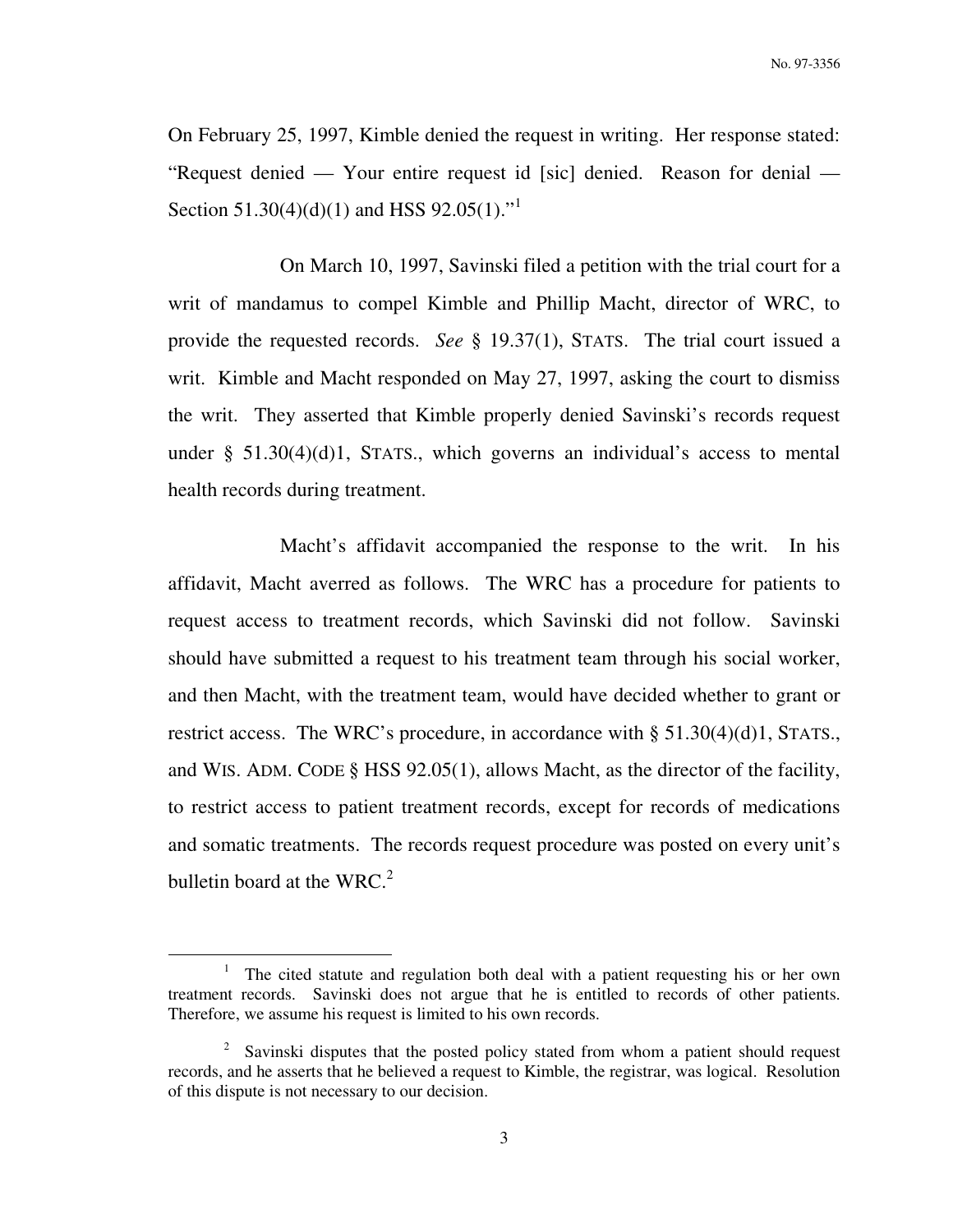Macht also averred that, following WIS. ADM. CODE § HSS 92.05(1), he weighed the benefits of allowing Savinski access to the records he requested against the disadvantages of allowing access. He determined that the disadvantages outweighed the advantages and approved Kimble's denial of Savinski's records request. Macht explained the reasons for his decision:

> [A]ccess to the records he requested may allow petitioner to coerce, intimidate, or harass other patients. Access also may allow him to coerce, intimidate, or harass staff, especially those who are responsible for observing and reporting petitioner's behavior. Petitioner actively resists treatment and takes a counter-therapeutic approach to it, as is evidenced by his failure to follow the procedure for requesting records…. He is avoiding the treatment team by requesting the records from another source.

 The trial court quashed the writ of mandamus, concluding that Kimble's denial of the request based on § 51.30(4)(d)1, STATS., and WIS. ADM. CODE § HSS 92.05(1) was sufficient and Macht followed the requirements of those statutes in approving that denial.

## ANALYSIS

 A resolution of this appeal involves the correct application of the open records law and the Mental Health Act to undisputed facts. We review this question of law de novo. *See State ex rel. Blum v. Bd. of Educ.,* 209 Wis.2d 377, 381, 565 N.W.2d 140, 142 (Ct. App. 1997).

 Savinski argues that Kimble's denial of his open records request was insufficient. He contends that *Chvala v. Bubolz*, 204 Wis.2d 82, 552 N.W.2d 892 (Ct. App. 1996), demands that every denial of access to a public record be accompanied by specific public policy reasons for the refusal, and that the citation to the statute describing the exception in this case did not meet that requirement.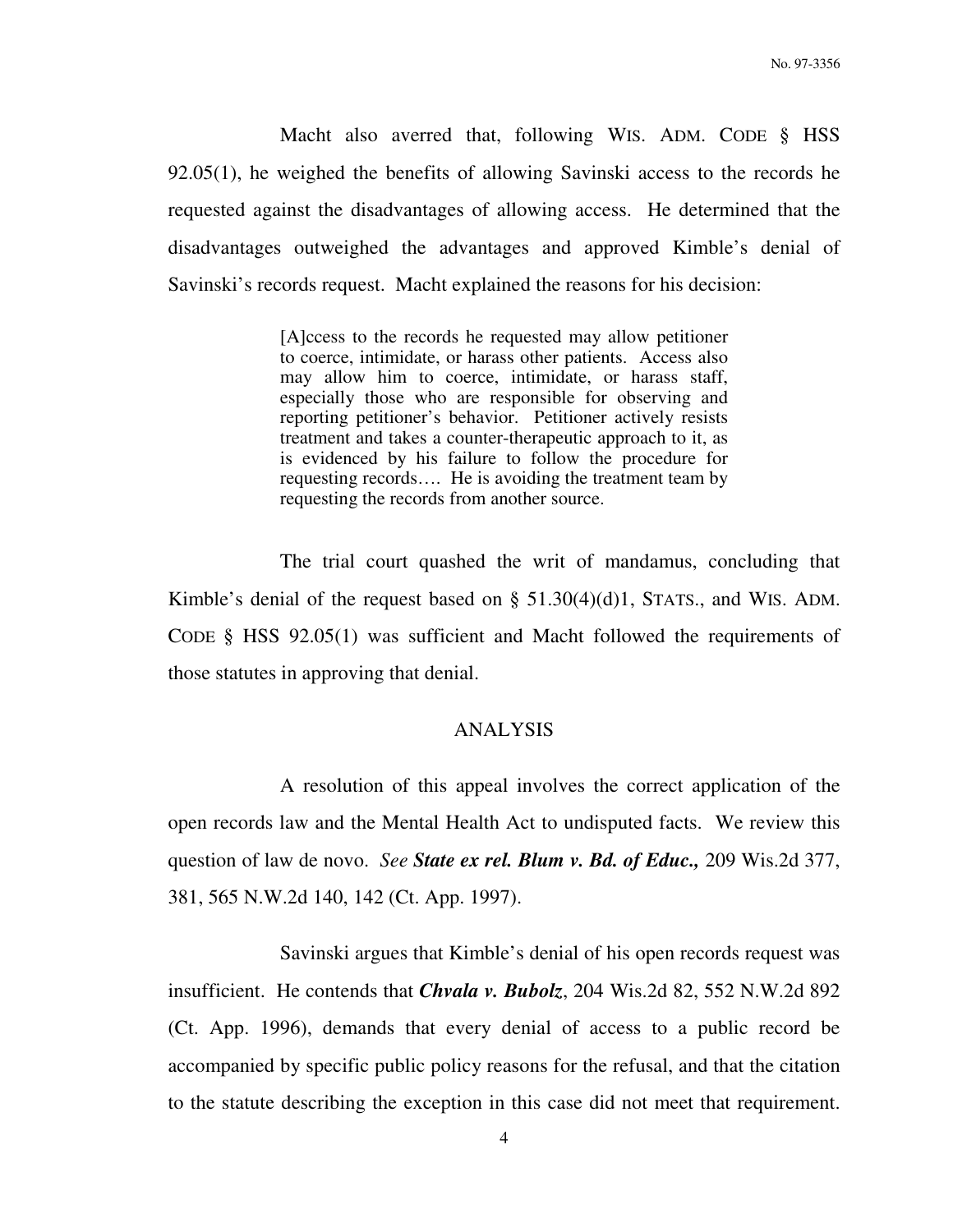Although Savinski correctly summarizes our holding in *Chvala*, that holding does not apply here, where the reason for denial is a specific statute that provides an exception to the presumption of open records.

Section 19.35(1)(a), STATS., states: "Except as otherwise provided by law, any requester has a right to inspect any record." Under this statute, public records are presumed open to the public "unless there is a clear statutory exception, unless there exists a limitation under the common law, or unless there is an overriding public interest in keeping the public record confidential." *Hathaway v. Joint Sch. Dist. No. 1,* 116 Wis.2d 388, 397, 342 N.W.2d 682, 687 (1984).

 The Wisconsin Supreme Court has held that if the records custodian denies a request, he or she must "state specific public-policy reasons for the refusal." *Newspapers, Inc. v. Breier*, 89 Wis.2d 417, 427, 279 N.W.2d 179, 184 (1979); *see also Beckon v. Emery*, 36 Wis.2d 510, 518, 153 N.W.2d 501, 504 (1967). If sufficient reasons are not provided, there is an "absolute right" to inspect the document and a writ of mandamus shall be issued. *Id.* In *Chvala*, we interpreted this *Beckon/Brier* rule and explained, "[t]his specificity requirement is not met by a mere citation to the exemption statute." *Chvala*, 204 Wis.2d at 87, 552 N.W.2d at 894. However, as we later clarified in *Blum*, 209 Wis.2d at 386, 565 N.W.2d at 144, the *Beckon/Breier* rule applies only to those denials based on a balancing of public policy interests.

 In *Blum*, we looked to the supreme court's decision in *Mayfair Chrysler-Plymouth, Inc. v. Baldarotta*, 162 Wis.2d 142, 469 N.W.2d 638 (1991), for guidance on the *Beckon/Breier* specificity rule. There the supreme court explained two reasons for the rule: (1) to restrain "custodians from arbitrarily denying access to public records without weighing whether the harm to the public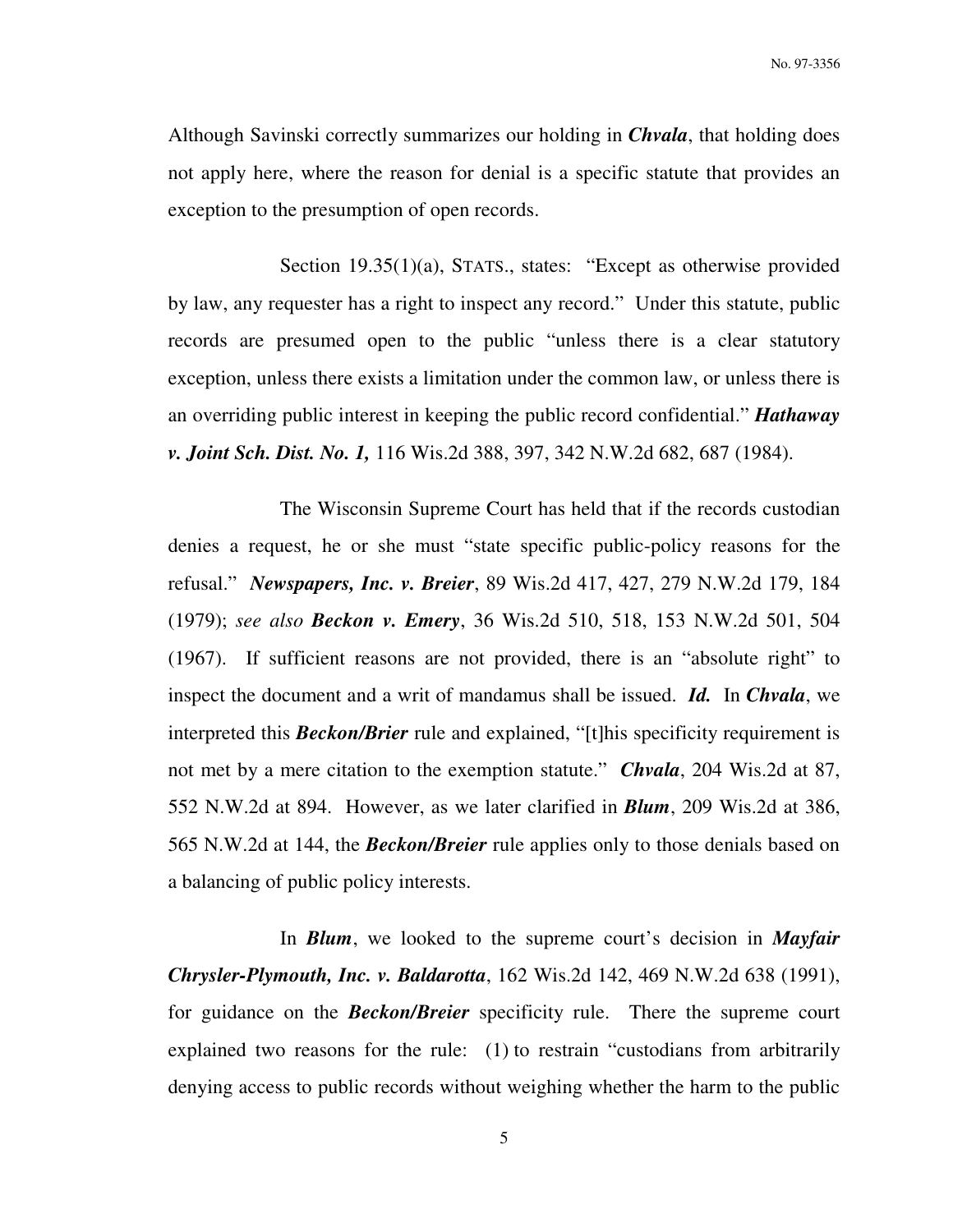interest from inspection outweighs the public interest in inspection"; and (2) "to provide the requester with sufficient notice of the grounds for denial to enable him to prepare a challenge to the withholding and to provide a basis for review in the event of a court action." *Baldarotta*, 162 Wis.2d at 160, 469 N.W.2d at 645. In *Blum*, we concluded these reasons are valid only when the basis for the denial of access is grounded upon public policy considerations. *Blum*, 209 Wis.2d at 387, 565 N.W.2d at 145. If the information requested is covered by an exempting statute that does not itself require a balancing of public interests, we held, there is no need for a custodian to conduct such a balancing. *Id.* The legislature has presumably already weighed the competing public interests and the custodian may or may not be aware of the legislature's rationale for the exempting statute. *Id.*<sup>3</sup>

 In this case, Kimble claimed there was a statutory exception by citing the specific statute and regulation on the written denial. The statute and regulation cited,  $\S 51.30(4)(d)1$ , STATS., and WIS. ADM. CODE  $\S$  HSS 92.05(1), do not require a balancing of public interests for and against disclosure to determine accessibility. Section 51.30(4)(d) states in pertinent part:

> (d) Individual access. 1. Access to treatment records by a subject individual during his or her treatment may be restricted by the director of the treatment facility. However, access may not be denied at any time to records of all medications and somatic treatments received by the individual.

….

 $\overline{a}$ 

<sup>3</sup> Kimble and Macht urge us to bypass the open records law and decide this case exclusively under § 51.30, STATS., of the Mental Health Act and WIS. ADM. CODE § HSS 92.05. However, they provide no authority for not starting our analysis with the open records law where the request was clearly made under the open records law and the records requested meet the requirements of records "kept by an authority" under § 19.32(2), STATS. Kimble and Macht do not contend that the records Savinski requested are not records "kept by an authority" under § 19.32(2). Moreover, their proposed method of analysis is inconsistent with *State ex rel. Blum v. Bd. of Educ.*, 209 Wis.2d 377, 565 N.W.2d 140 (Ct. App. 1997), discussed above.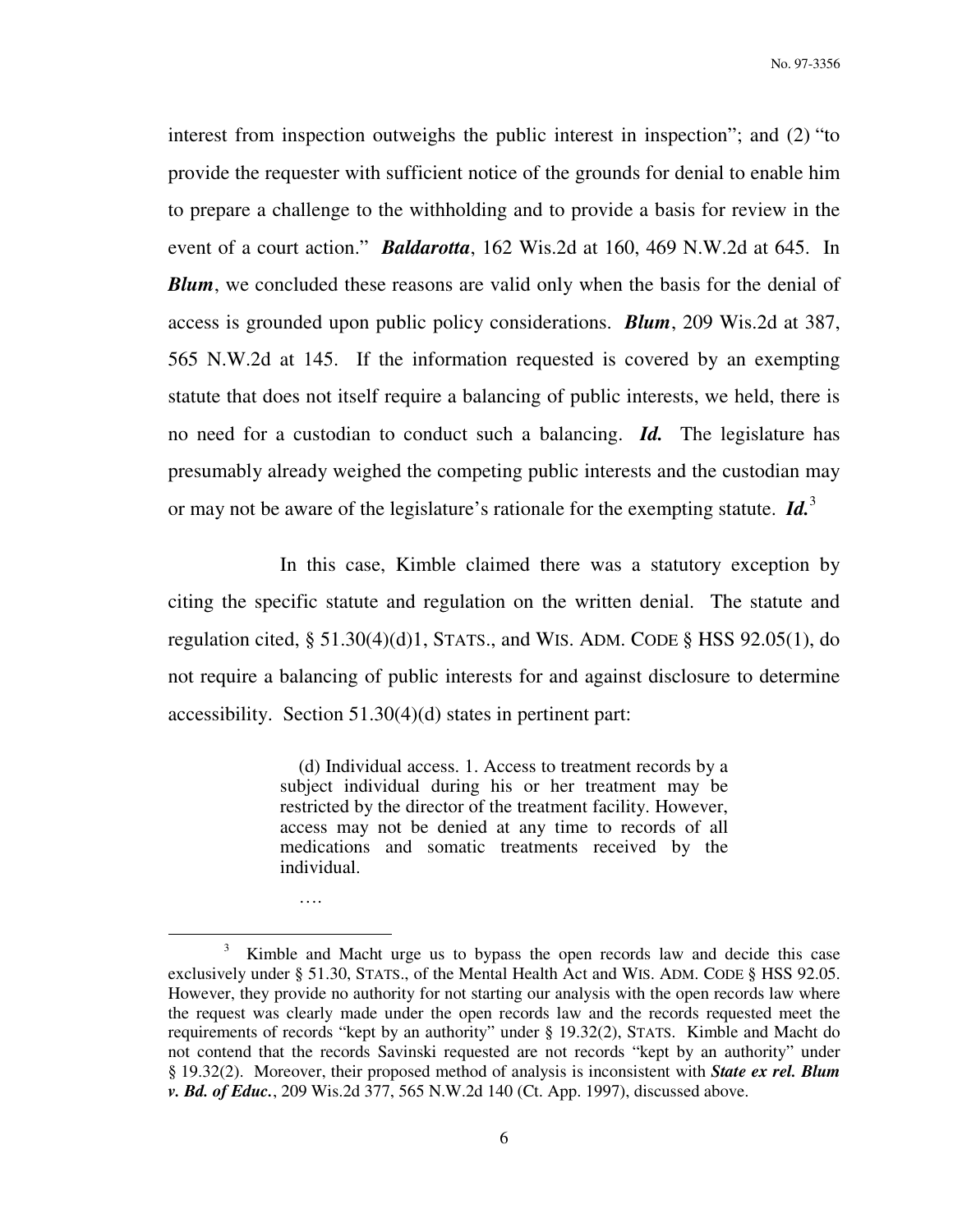3. [T]he subject individual shall, following discharge, if the individual so requests, have access to and have the right to receive from the facility a photostatic copy of any or all of his or her treatment records…. The director of the treatment facility or such person's designee and the treating physician have a right to be present during inspection of any treatment records. Notice of inspection of treatment records shall be provided to the director of the treatment facility and the treating physician at least one full day … before inspection of the records is made. Treatment records may be modified prior to inspection to protect the confidentiality of other patients or the names of any other persons referred to in the record who gave information subject to the condition that his or her identity remain confidential. Entire documents may not be withheld in order to protect such confidentiality.

The related provisions in the administrative code provide:

….

….

 (1) Access during treatment. (a) Every patient shall have access to his or her treatment records during treatment to the extent authorized under s.  $51.30(4)(d)1$ , STATS., and this subsection.

 (b) The treatment facility director or designee may only deny access to treatment records other than records of medication and somatic treatment.

 1. Denial may be made only if the director has reason to believe that the benefits of allowing access to the patient are outweighed by the disadvantages of allowing access.

 2. The reasons for any restriction shall be entered into the treatment record.

 (2) Access after discharge for inspection of treatment records. (a) After discharge from treatment, a patient shall be allowed access to inspect all of his or her treatment records with one working day notice to the treatment facility, board or department, as authorized under s. 51.20(4)(d)3, STATS., and this subsection.

 (4) Modification of treatment records. (a) A patient's treatment records may be modified prior to inspection by the patient but only as authorized under s.  $51.30(4)(d)3$ , STATS., and this subsection.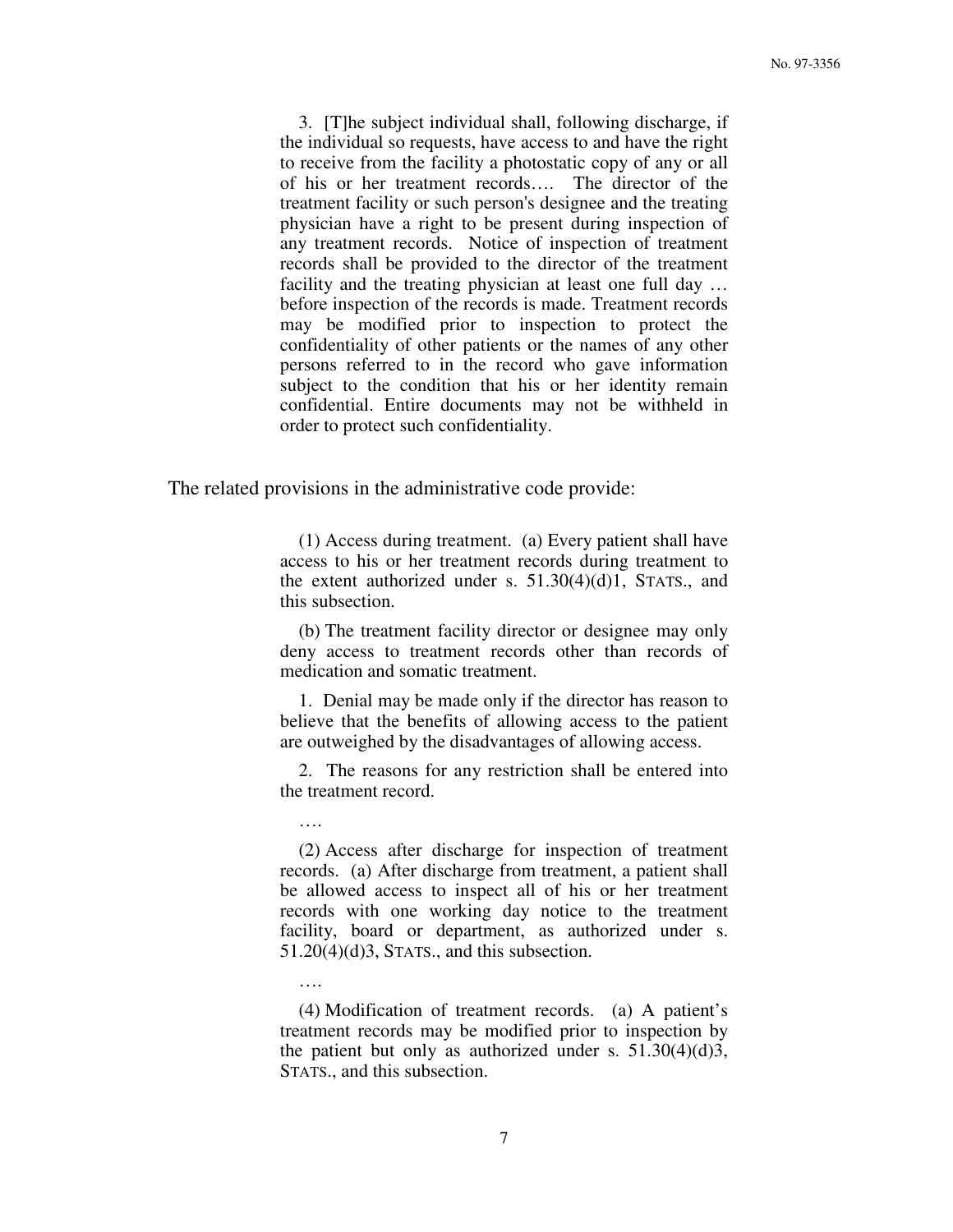(b) Modification of a patient's treatment records prior to inspection by the patient shall be as minimal as possible.

 1. Each patient shall have access to all information in the treatment record, including correspondence written to the treatment facility regarding the patient, except that these records may be modified to protect confidentiality of other patients.

 2. The names of the informants providing the information may be withheld but the information itself shall be available to the patient.

WISCONSIN ADM. CODE § HSS 92.05.

 Nothing in the statutes or regulations suggests that the director is to weigh the harm to the public interest against the benefit to the public interest in deciding on access. Rather, the only reasonable interpretation of the statutes and regulations is that the director is to balance the benefits to the patient of allowing access against the disadvantages to the patient, other patients and the facility. We therefore conclude that Kimble's citation to  $\S 51.30(4)(d)1$ , STATS., and WIS. ADM. CODE § HSS 92.05(1) was sufficient if that statute and regulation apply to Savinski's request. We turn to that issue now.

 Both § 51.30(4)(d)1, STATS., and WIS. ADM. CODE § HSS 92.05(1) concern access to "treatment records." Section 51.30(1)(b) defines "treatment records" to include:

> [T]he registration and all other records concerning individuals who are receiving or who at any time have received services for mental illness, developmental disabilities, alcoholism, or drug dependence which are maintained by … treatment facilities.

Savinski does not dispute that all the records he requested are "records concerning" Savinski, a patient "receiving … services for mental illness," and

8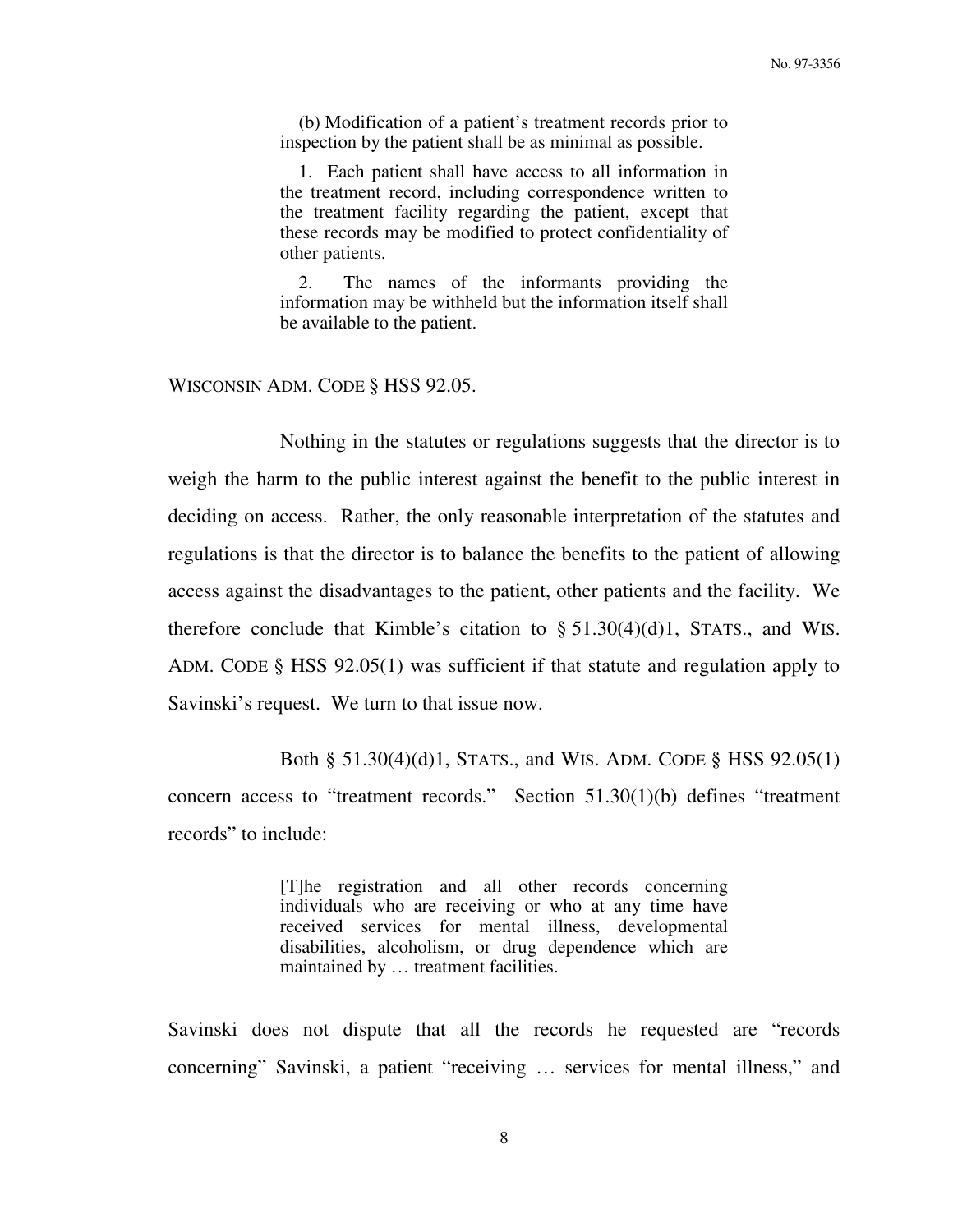were "maintained by … [the] treatment facilit[y]." We conclude that they are treatment records under  $\S$  51.30(4)(d)1.

 Finally, we must determine whether Kimble and Macht met the requirements of  $\S 51.30(4)(d)1$ , STATS., and WIS. ADM. CODE  $\S$  HSS 92.05(1) in denying Savinski's request. Savinski claims that the detailed reasons for the records request denial provided in Macht's May 27, 1997 affidavit in response to the writ of mandamus should have been provided to him at the time of Kimble's denial. The open records law, however, requires a response only from the records custodian, Kimble, and her response was provided "as soon a practicable and without delay" as required under  $\S$  19.35(4)(a), STATS. Unlike the open records law, neither § 51.30 nor the corresponding provisions of the administrative code require the director of the facility to provide the requester with reasons for a denial of a records request. Section 51.30 contains no such requirement, and WIS. ADM. CODE § HSS 92.05(1)(b)2 requires simply that "the [director's] reasons for any restriction shall be entered into the treatment record." Macht, therefore, did not violate any statute or regulation by not providing Savinski with detailed reasons for the denial of his request prior to responding to a writ of mandamus.

 Savinski also claims that the trial court erred by failing to conduct an in camera inspection of the requested records before rendering judgment. An in camera inspection of the records may be necessary in cases where balancing public interests is involved. *See State ex rel. Morke v. Donnelly*, 155 Wis.2d 521, 530, 455 N.W.2d 893, 897 (1990). However, in cases such as this one, where the record requested falls within "a statutory … exception to the open records law, there is no need for an in camera inspection." *George v. Knick*, 188 Wis.2d 594, 598, 525 N.W.2d 143, 145 (Ct. App. 1994).